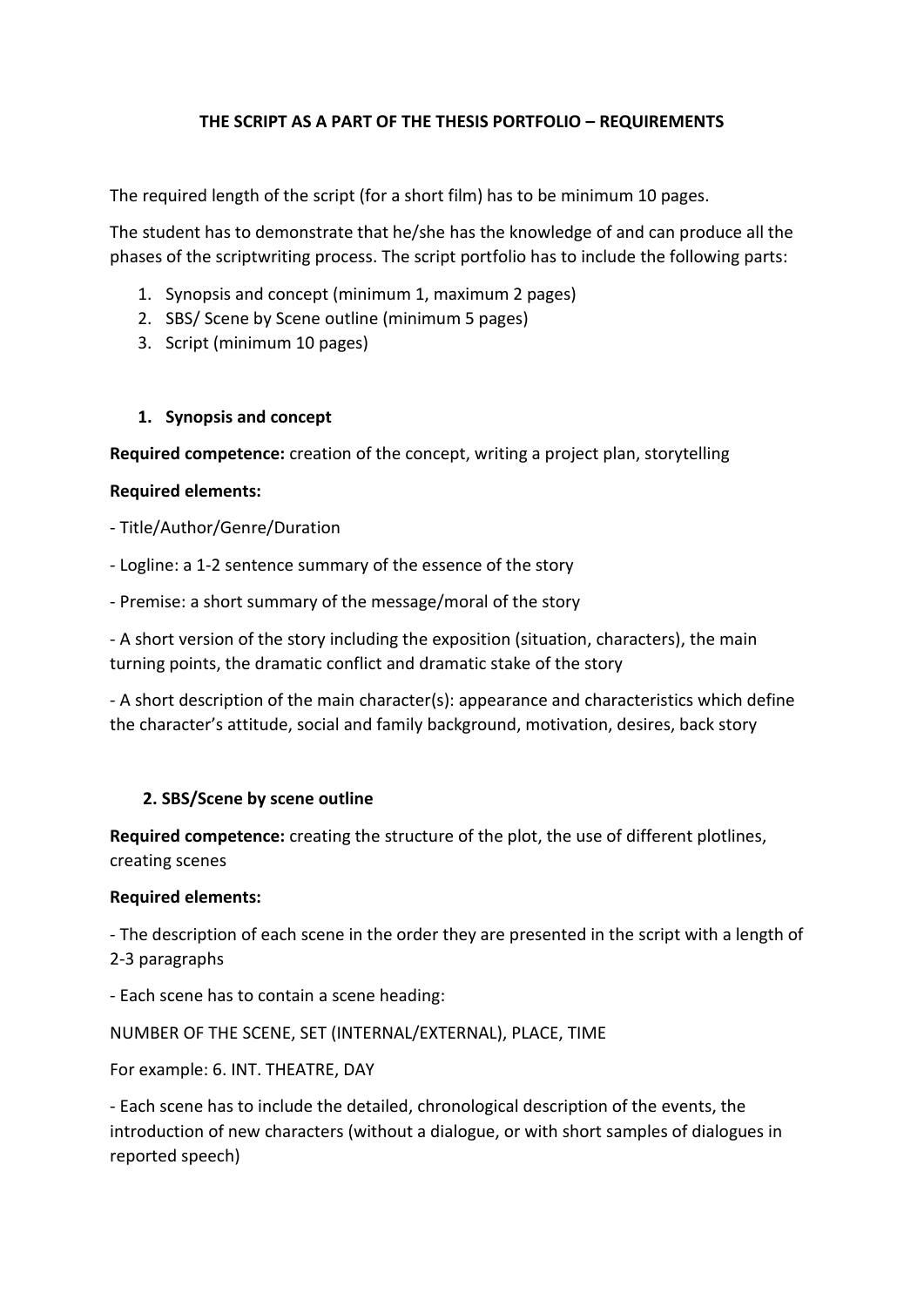### **3. Script**

**Required competence:** the competence of writing dialogues

### **Required elements:**

- Each scene has to be included in the order in which they are presented in the script.

**Every scene has to contain:**

• **a scene heading**

NUMBER OF THE SCENE, SET (INTERNAL/EXTERNAL), PLACE, TIME

For example: 6. INT. THEATER, DAY

### • **actions**

When a character first appears in the script, their name has to be written in capital letters.

Sound effects, visual effects, camera prompts (RESOLUTION, CLOSE, TOTAL, CAMERA OPEN, etc.) are also in capital letters.

# • **the name of the speaking character**

4 tabs indentation

Sound situations:

PETER (NARR.) narration

PETER (O.S.) Off screen

PETER (V.O.) voice over

PETER (CONT'D) He continues speaking

# • **instructions for dialogues (optional)**

Dialogue instructions PARENTHETICAL:

3 tabs indentation

(angrily)

(a whisper)

(trembling)

(Serbian, French, English)

• **the text of the dialogue** 

2 tabs indentation